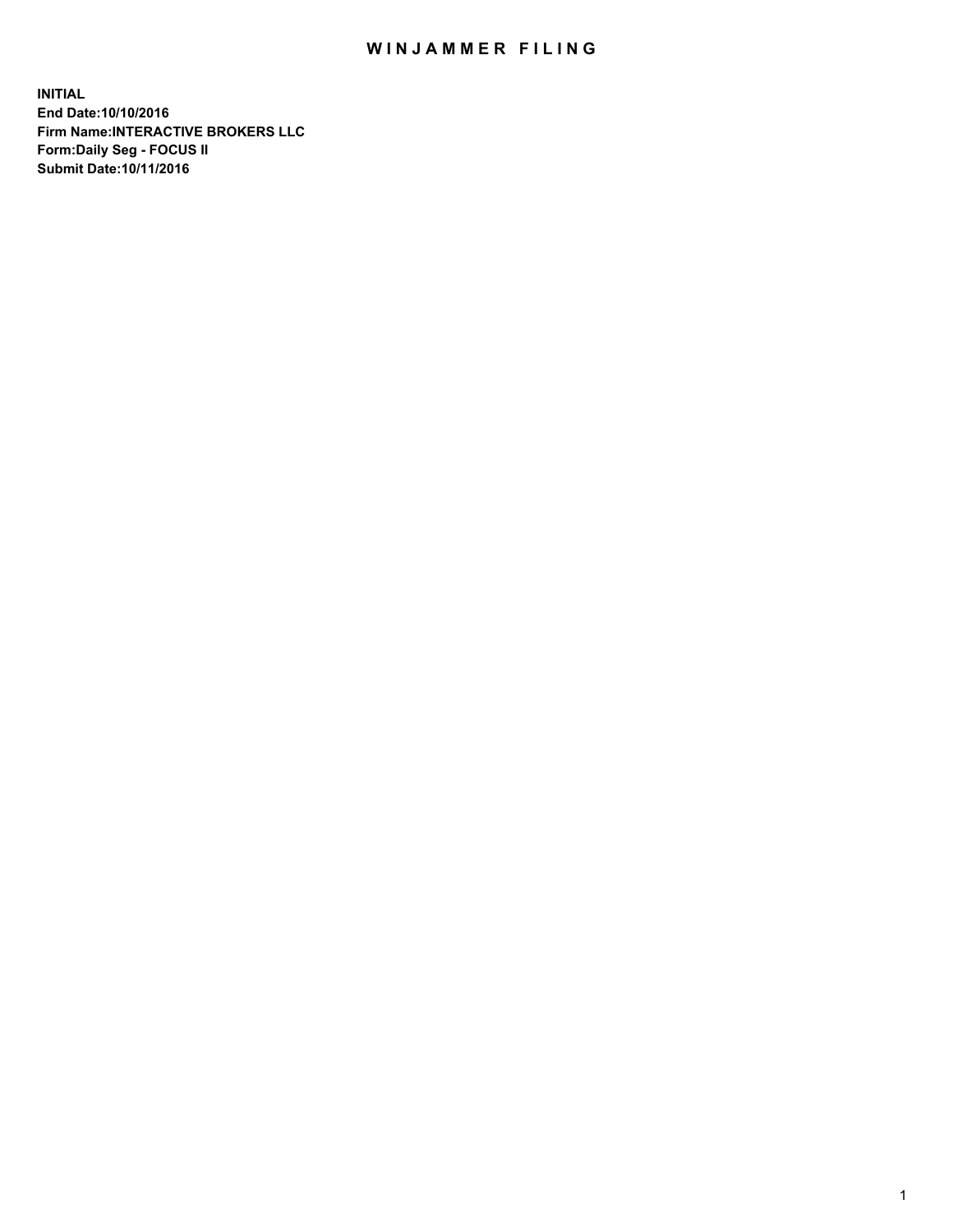## **INITIAL End Date:10/10/2016 Firm Name:INTERACTIVE BROKERS LLC Form:Daily Seg - FOCUS II Submit Date:10/11/2016 Daily Segregation - Cover Page**

| Name of Company<br><b>Contact Name</b><br><b>Contact Phone Number</b><br><b>Contact Email Address</b>                                                                                                                                                                                                                          | <b>INTERACTIVE BROKERS LLC</b><br>James Menicucci<br>203-618-8085<br><u>jmenicucci@interactivebrokers.c</u><br>om |
|--------------------------------------------------------------------------------------------------------------------------------------------------------------------------------------------------------------------------------------------------------------------------------------------------------------------------------|-------------------------------------------------------------------------------------------------------------------|
| FCM's Customer Segregated Funds Residual Interest Target (choose one):<br>a. Minimum dollar amount: ; or<br>b. Minimum percentage of customer segregated funds required:%; or<br>c. Dollar amount range between: and; or<br>d. Percentage range of customer segregated funds required between:% and%.                          | $\overline{\mathbf{0}}$<br>0<br>155,000,000 245,000,000<br>0 <sub>0</sub>                                         |
| FCM's Customer Secured Amount Funds Residual Interest Target (choose one):<br>a. Minimum dollar amount: ; or<br>b. Minimum percentage of customer secured funds required:%; or<br>c. Dollar amount range between: and; or<br>d. Percentage range of customer secured funds required between:% and%.                            | $\overline{\mathbf{0}}$<br>$\overline{\mathbf{0}}$<br>80,000,000 120,000,000<br>00                                |
| FCM's Cleared Swaps Customer Collateral Residual Interest Target (choose one):<br>a. Minimum dollar amount: ; or<br>b. Minimum percentage of cleared swaps customer collateral required:% ; or<br>c. Dollar amount range between: and; or<br>d. Percentage range of cleared swaps customer collateral required between:% and%. | $\overline{\mathbf{0}}$<br>$\overline{\mathbf{0}}$<br>0 <sub>0</sub><br><u>00</u>                                 |

Attach supporting documents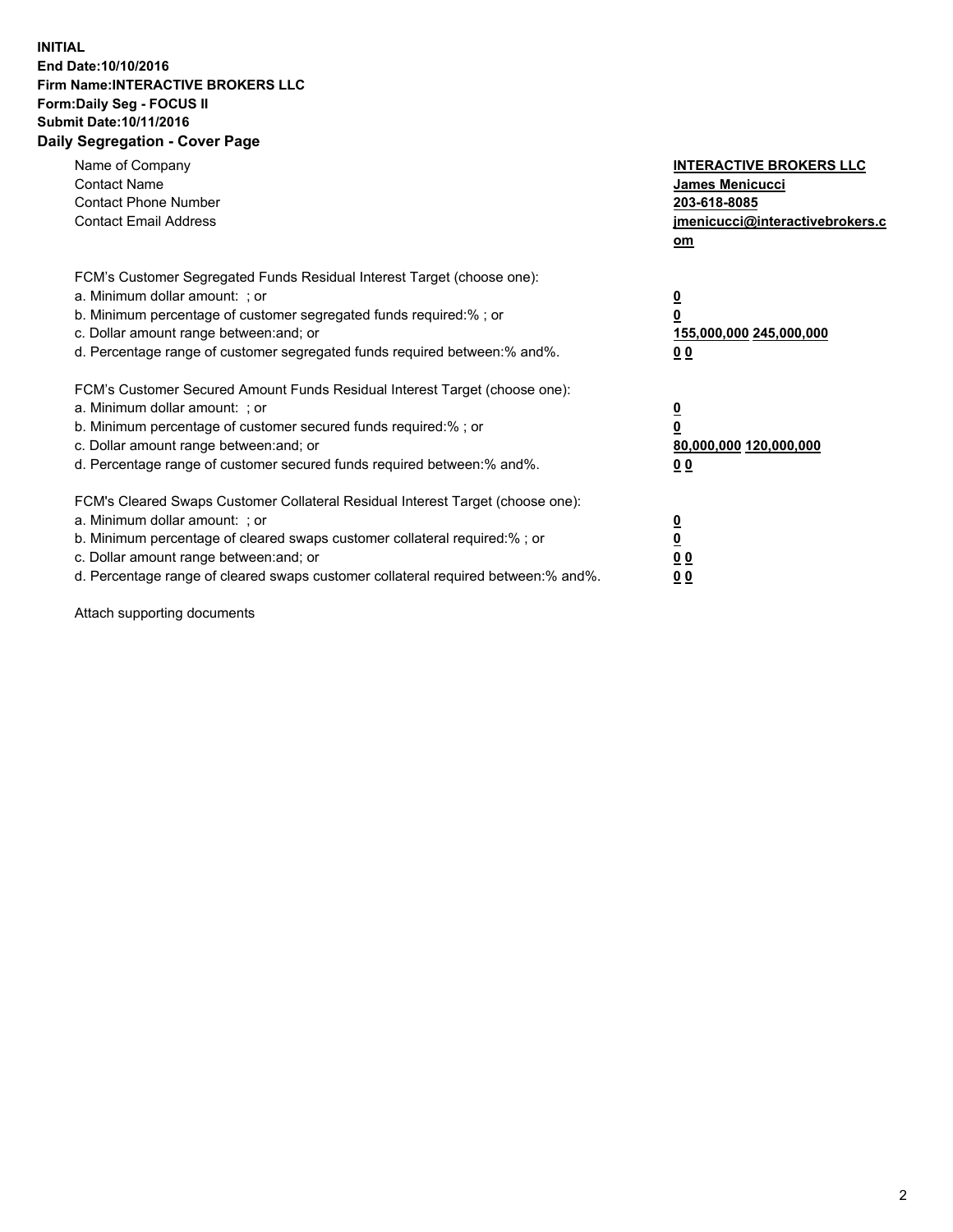## **INITIAL End Date:10/10/2016 Firm Name:INTERACTIVE BROKERS LLC Form:Daily Seg - FOCUS II Submit Date:10/11/2016 Daily Segregation - Secured Amounts**

|     | Daily Jegiegation - Jeculeu Alliounts                                                                      |                                  |
|-----|------------------------------------------------------------------------------------------------------------|----------------------------------|
|     | Foreign Futures and Foreign Options Secured Amounts                                                        |                                  |
|     | Amount required to be set aside pursuant to law, rule or regulation of a foreign                           | $0$ [7305]                       |
|     | government or a rule of a self-regulatory organization authorized thereunder                               |                                  |
| 1.  | Net ledger balance - Foreign Futures and Foreign Option Trading - All Customers                            |                                  |
|     | A. Cash                                                                                                    | 373,575,849 [7315]               |
|     | B. Securities (at market)                                                                                  | $0$ [7317]                       |
| 2.  | Net unrealized profit (loss) in open futures contracts traded on a foreign board of trade                  | 9,632,678 [7325]                 |
| 3.  | Exchange traded options                                                                                    |                                  |
|     | a. Market value of open option contracts purchased on a foreign board of trade                             | 236,000 [7335]                   |
|     | b. Market value of open contracts granted (sold) on a foreign board of trade                               | <b>43,256</b> [7337]             |
| 4.  | Net equity (deficit) (add lines 1. 2. and 3.)                                                              | 383,401,271 [7345]               |
| 5.  | Account liquidating to a deficit and account with a debit balances - gross amount                          | 55,980 [7351]                    |
|     | Less: amount offset by customer owned securities                                                           | 0 [7352] 55,980 [7354]           |
| 6.  | Amount required to be set aside as the secured amount - Net Liquidating Equity                             | 383,457,251 [7355]               |
|     | Method (add lines 4 and 5)                                                                                 |                                  |
| 7.  | Greater of amount required to be set aside pursuant to foreign jurisdiction (above) or line                | 383,457,251 [7360]               |
|     | 6.                                                                                                         |                                  |
|     | FUNDS DEPOSITED IN SEPARATE REGULATION 30.7 ACCOUNTS                                                       |                                  |
| 1.  | Cash in banks                                                                                              |                                  |
|     | A. Banks located in the United States                                                                      | 3,000,000 [7500]                 |
|     | B. Other banks qualified under Regulation 30.7                                                             | 0 [7520] 3,000,000 [7530]        |
| 2.  | Securities                                                                                                 |                                  |
|     | A. In safekeeping with banks located in the United States                                                  | 420,729,600 [7540]               |
|     | B. In safekeeping with other banks qualified under Regulation 30.7                                         | 0 [7560] 420,729,600 [7570]      |
| 3.  | Equities with registered futures commission merchants                                                      |                                  |
|     | A. Cash                                                                                                    | $0$ [7580]                       |
|     | <b>B.</b> Securities                                                                                       | $0$ [7590]                       |
|     |                                                                                                            |                                  |
|     | C. Unrealized gain (loss) on open futures contracts                                                        | $0$ [7600]                       |
|     | D. Value of long option contracts                                                                          | $0$ [7610]                       |
|     | E. Value of short option contracts                                                                         | 0 [7615] 0 [7620]                |
| 4.  | Amounts held by clearing organizations of foreign boards of trade                                          |                                  |
|     | A. Cash                                                                                                    | $0$ [7640]                       |
|     | <b>B.</b> Securities                                                                                       | $0$ [7650]                       |
|     | C. Amount due to (from) clearing organization - daily variation                                            | $0$ [7660]                       |
|     | D. Value of long option contracts                                                                          | $0$ [7670]                       |
|     | E. Value of short option contracts                                                                         | 0 [7675] 0 [7680]                |
| 5.  | Amounts held by members of foreign boards of trade                                                         |                                  |
|     | A. Cash                                                                                                    | 66,370,548 [7700]                |
|     | <b>B.</b> Securities                                                                                       | $0$ [7710]                       |
|     | C. Unrealized gain (loss) on open futures contracts                                                        | 11,820,245 [7720]                |
|     | D. Value of long option contracts                                                                          | 235,987 [7730]                   |
|     | E. Value of short option contracts                                                                         | -43,253 [7735] 78,383,527 [7740] |
| 6.  | Amounts with other depositories designated by a foreign board of trade                                     | 0 [7760]                         |
| 7.  | Segregated funds on hand                                                                                   | $0$ [7765]                       |
| 8.  | Total funds in separate section 30.7 accounts                                                              | 502,113,127 [7770]               |
| 9.  | Excess (deficiency) Set Aside for Secured Amount (subtract line 7 Secured Statement<br>Page 1 from Line 8) | 118,655,876 [7380]               |
| 10. | Management Target Amount for Excess funds in separate section 30.7 accounts                                | 80,000,000 [7780]                |
| 11. | Excess (deficiency) funds in separate 30.7 accounts over (under) Management Target                         | 38,655,876 [7785]                |
|     |                                                                                                            |                                  |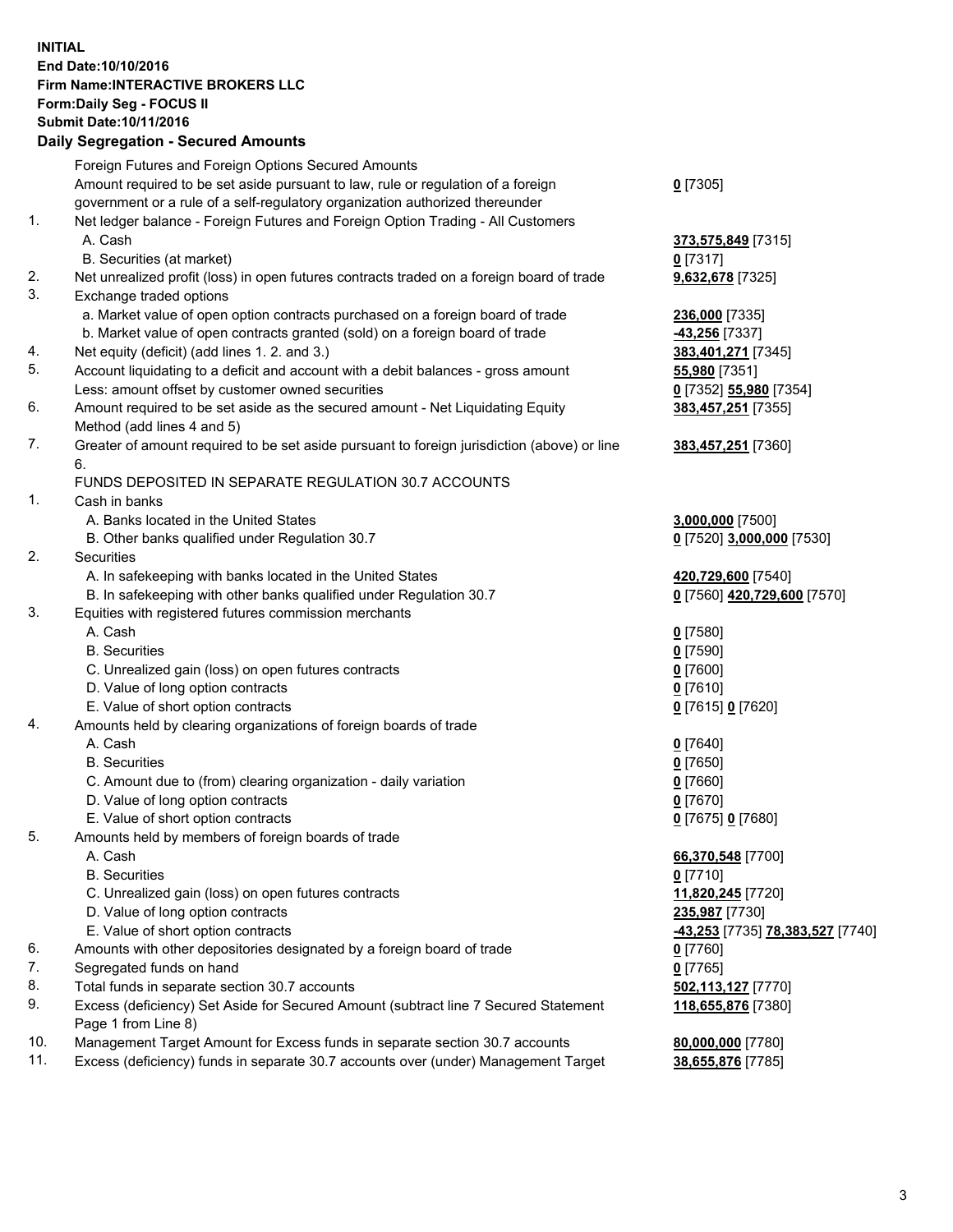**INITIAL End Date:10/10/2016 Firm Name:INTERACTIVE BROKERS LLC Form:Daily Seg - FOCUS II Submit Date:10/11/2016 Daily Segregation - Segregation Statement** SEGREGATION REQUIREMENTS(Section 4d(2) of the CEAct) 1. Net ledger balance A. Cash **3,044,685,546** [7010] B. Securities (at market) **0** [7020] 2. Net unrealized profit (loss) in open futures contracts traded on a contract market **-29,778,888** [7030] 3. Exchange traded options A. Add market value of open option contracts purchased on a contract market **131,448,333** [7032] B. Deduct market value of open option contracts granted (sold) on a contract market **-214,589,791** [7033] 4. Net equity (deficit) (add lines 1, 2 and 3) **2,931,765,200** [7040] 5. Accounts liquidating to a deficit and accounts with debit balances - gross amount **53,075** [7045] Less: amount offset by customer securities **0** [7047] **53,075** [7050] 6. Amount required to be segregated (add lines 4 and 5) **2,931,818,275** [7060] FUNDS IN SEGREGATED ACCOUNTS 7. Deposited in segregated funds bank accounts A. Cash **72,311,579** [7070] B. Securities representing investments of customers' funds (at market) **2,012,501,965** [7080] C. Securities held for particular customers or option customers in lieu of cash (at market) **0** [7090] 8. Margins on deposit with derivatives clearing organizations of contract markets A. Cash **32,903,989** [7100] B. Securities representing investments of customers' funds (at market) **1,142,452,734** [7110] C. Securities held for particular customers or option customers in lieu of cash (at market) **0** [7120] 9. Net settlement from (to) derivatives clearing organizations of contract markets **-20,220,398** [7130] 10. Exchange traded options A. Value of open long option contracts **131,455,960** [7132] B. Value of open short option contracts **-214,584,525** [7133] 11. Net equities with other FCMs A. Net liquidating equity **0** [7140] B. Securities representing investments of customers' funds (at market) **0** [7160] C. Securities held for particular customers or option customers in lieu of cash (at market) **0** [7170] 12. Segregated funds on hand **0** [7150] 13. Total amount in segregation (add lines 7 through 12) **3,156,821,304** [7180] 14. Excess (deficiency) funds in segregation (subtract line 6 from line 13) **225,003,029** [7190] 15. Management Target Amount for Excess funds in segregation **155,000,000** [7194] **70,003,029** [7198]

16. Excess (deficiency) funds in segregation over (under) Management Target Amount Excess